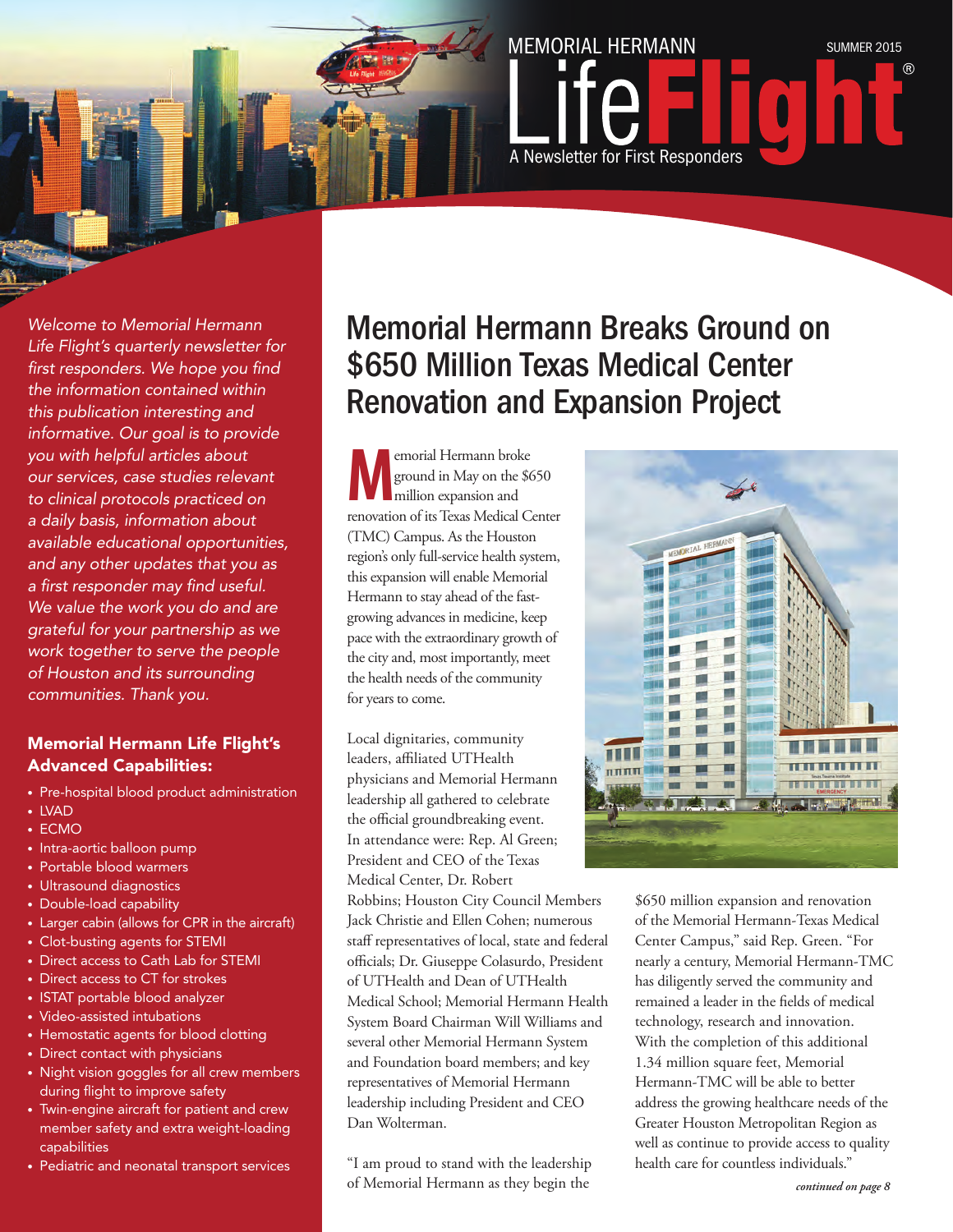### Memorial Hermann Life Flight Earns Re-accreditation for Medical Transport Services

**The Commission on Accreditation**<br>
of Medical Transport Services<br>
(CAMTS) has again honored<br>
Memorial Hermann Life Flight® with he Commission on Accreditation of Medical Transport Services (CAMTS) has again honored full accreditation, which recognizes the program's commitment to meeting and exceeding quality patient care and flight safety standards. Accreditation focuses on compliance with CAMTS' standards for ensuring that patients receive the best possible treatment.

For months, the Life Flight team worked on completing a rigorous CAMTS Program Information Form, which included hundreds of pages of documentation detailing quality outcomes and patient safety initiatives. After the form had been submitted earlier this year, CAMTS conducted a two-day survey at the Memorial Hermann-Texas Medical Center (TMC) Campus. The survey examined four areas of critical care transport: management and quality, patient care, communications, and safety and environment for both rotorwing and fixed-wing aircraft. While CAMTS accreditation is voluntary, it has

become a respected, and often mandated, accreditation for medical transport services.

"Receiving CAMTS accreditation demonstrates that Life Flight is committed to exceeding the highest standards of care and safety for both our patients and our crew members," said Georgie Brown, RN, chief flight nurse for Life Flight. "While it is an honor to be a CAMTS accredited organization for another three years, our work to consistently provide the highest quality of patient care never stops."

During their site visit, CAMTS surveyors studied a broad range of areas including flight charts and pilot records, nurse and pilot licenses, education and training, and maintenance. The surveyors also visited two Life Flight bases to verify the number of helicopters and equipment, even checking the expiration dates on disposable items. Quality and safety standards of the pediatric and neonatal, profusion, and circulatory support transport teams were also included in the examination.

"Safety of the flight program is based on the participation of all the disciplines. Communications specialists, helicopter mechanics, nurses, paramedics and pilots must all contribute to our safety culture every day to maintain the focus on employee and patient safety," said Eric von Wenckstern, administrative director of Life Flight. "CAMTS sets very high standards for flight programs so that the general population who utilizes our services receives the best and safest medical care and transportation that they deserve."

Life Flight received its first CAMTS accreditation in 2001.The latest CAMTS examination was one of Life Flight's most successful surveys with no major deficiencies listed. Additionally, surveyors noted "performance improvement" as one of the program's strengths, which Toni von Wenckstern, RN, administrative director of the Memorial Hermann Texas Trauma Institute and interim administrative director of Medicine Services, attributes to the readiness of the Life Flight team.

"CAMTS recognizing our performance improvement is a huge testament to the efforts put forth by our team to continuously learn and grow," she said. "The highest standards of patient care are constantly changing, which means we have to work hard year round to ensure we are always prepared to exceed them."

Founded in 1976 by James "Red" Duke, M.D., Life Flight operates around the clock – weather permitting – 365 days a year. Since its inaugural flight, Life Flight has flown more than 140,000 missions.

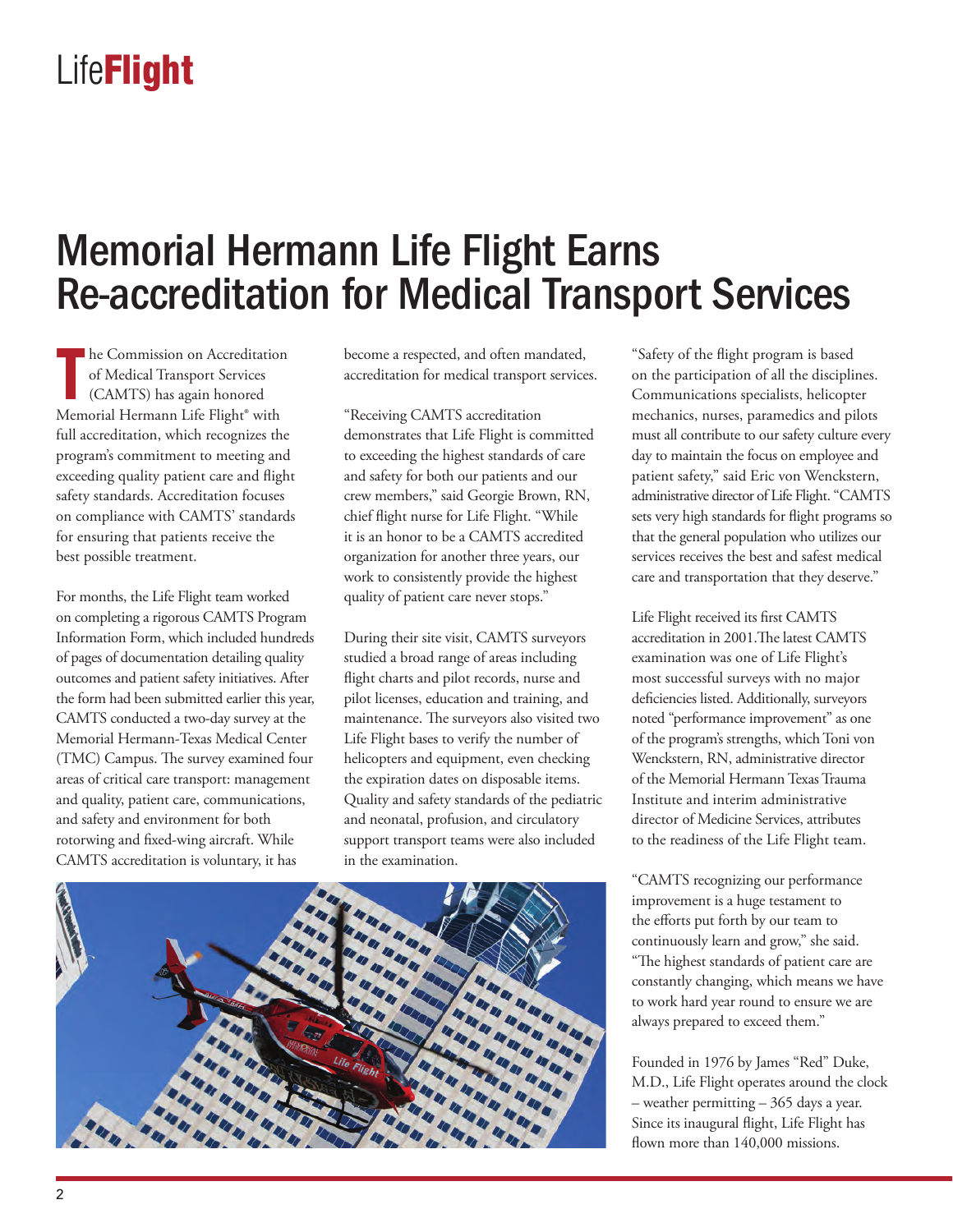### Memorial Hermann Joins Community Partners in Raising Trauma Prevention Awareness

The transmale injury is the leading cause<br>
death and disability for American<br>
under the age of 44 and is project<br>
to be the leading cause of death for the rauma injury is the leading cause of death and disability for Americans under the age of 44 and is projected population worldwide by the year 2020. As home to one of the busiest trauma centers in the nation, the Emergency departments at Memorial Hermann-Texas Medical Center (TMC) and Children's Memorial Hermann Hospital care for more than 72,000 adult and pediatric patients each year. To address this growing concern, the Campus is dedicated to spreading the word on trauma prevention throughout the community.

#### National Trauma Awareness Month

In recognition of National Trauma Awareness Month in May and in alignment with the American Trauma Society, the Memorial Hermann Texas Trauma Institute hosted a Trauma Prevention event for Memorial Hermann-TMC employees and visitors.



The event featured activities that focused on functional impacts of distracted and impaired driving, especially major contributors to motor vehicle crashes referred to as the "3 Ds" – drugs/drinking, distraction



and drowsiness. Employees and visitors participated in simulations for distracted and impaired driving as well as a "seatbelt selfie" photo booth. Community partners joining the event included MADD (Mothers Against Drunk Driving), State Farm Insurance, UTHealth School of Nursing, Texas A&M AgriLife Passenger Safety, Watch UR BAC and Krysta's Karing Angels.

#### Talk/Text CRASH

In 2014, more than 100,000 traffic crashes in Texas involved distracted driving, resulting in 3,214 serious injuries and 468 deaths. Distracted driving is becoming increasingly common and dangerous, which is why the Texas Department of Transportation (TxDOT) is helping educate the public on the dangerous issue with its Talk/Text CRASH campaign. Having seen firsthand the frightening impact distracted driving has had on his patients, Timothy Achor, M.D., UTHealth orthopedic trauma surgeon affiliated with the Memorial Hermann Texas Trauma Institute, joined representatives from TxDOT, the Harris County Sheriff's Office and the Houston Police Department to promote the statewide effort.

Dr. Achor shared the story of a young man who lost both of his legs after being hit by another driver who was distracted by her phone. Dr. Achor stressed that these accidents are largely preventable and encouraged others to join the Texas Trauma Institute in supporting TxDOT's efforts to save lives with the Talk/Text CRASH campaign. For more information about the Talk/Text CRASH campaign, visit www. txdot.gov/driver/share-road/distracted.html.

#### Click It or Ticket

To also combat the effects of distracted driving, TxDOT has launched the "Click It or Ticket" Campaign for the 14th time to enforce the use of seat belts and help prevent road fatalities. Earlier this summer, Memorial Hermann Life Flight® Nurse Sam Miller, who has seen the devastating results of not buckling up too many times, joined representatives from the Houston Police Department, the Harris County Sheriff's Office, the Texas Department of Public Safety and other law enforcement agencies to announce the campaign and stress the importance of seat belt safety. For more information about Click It or Ticket, visit www.texasclickitorticket.com.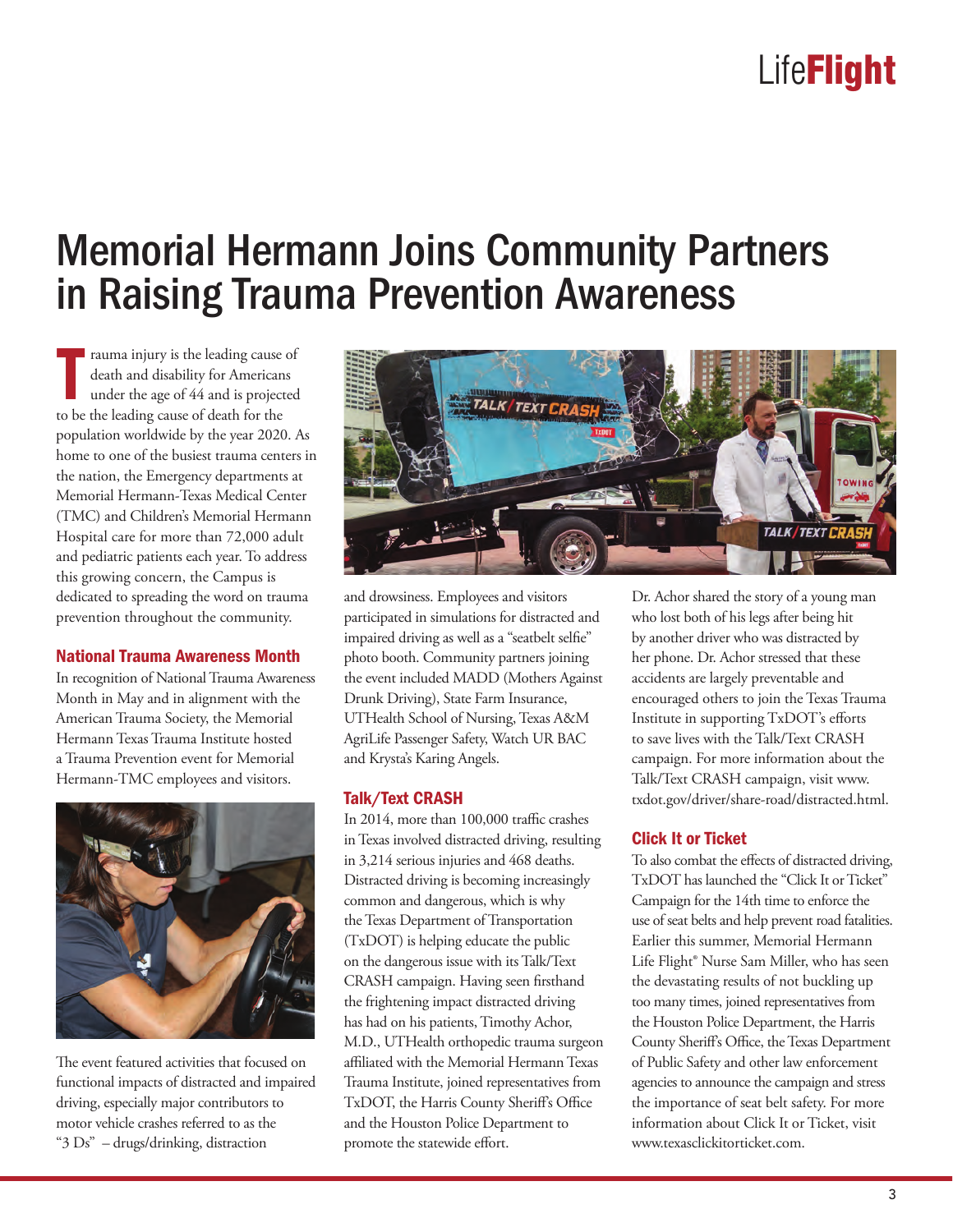### Local Family Recalls Ride with Life Flight One Year after Surviving Plane Crash

**G** ary Flynt cannot believe it's already been a year since his family survived a horrific plane crash.

"It's surreal," he said. "It doesn't feel like that much time has passed. We feel so blessed to be here today."

On July 7, 2014, the Flynt family decided to go flying in their private plane. As they were taking off on their second flight that night, Gary, a NASA engineer and flight instructor, was at the controls when the engine quit unexpectedly. He made a quick turn to land in the open area of a nearby park, but before he could safely land the plane, high-tension power lines caught the right wing and flipped the plane over, causing it to crash in a nearby baseball field where one of the coaches called 911.



*Pictured left to right: Linda Flynt, Jonathon Flynt, Charles Flynt and Gary Flynt.*

Also on board that night were Gary's wife, Linda, and youngest son, Jonathon.

Miraculously, all three family members survived the plane crash and were conscious when EMS arrived at the scene. The family was taken by Memorial Hermann Life Flight® to Memorial Hermann-Texas Medical Center (TMC) and Children's Memorial Hermann Hospital where all of their injuries could be treated under one roof. Eight-year-old Jonathon had deep cuts on his knees and needed orthopedic surgery for his jaw. His mother was treated for a neck fracture, crushed carotid artery and intestinal damage. Gary had difficulty breathing and had dislocated his right elbow and crushed his nose and upper lip.

Life Flight Pilot Bobby Wisdom said the family plane was crumpled up when he arrived on the scene, and he feared for the worst. "I remember thinking that it would be a miracle if there was not someone dead in the plane because it was really folded up," he said.

Linda and Jonathon were double loaded and flown to the Memorial Hermann-TMC Campus in the same Life Flight helicopter. Linda said it was comforting to be able to be with her son who was awake during the flight and knew that his mother was with him. The staff at Memorial Hermann Texas Trauma Institute was standing by when the family arrived.

"If you're seriously injured, every minute counts," said John Holcomb, M.D., director of the Institute, and vice chair, professor and chief of the Division of Acute Care Surgery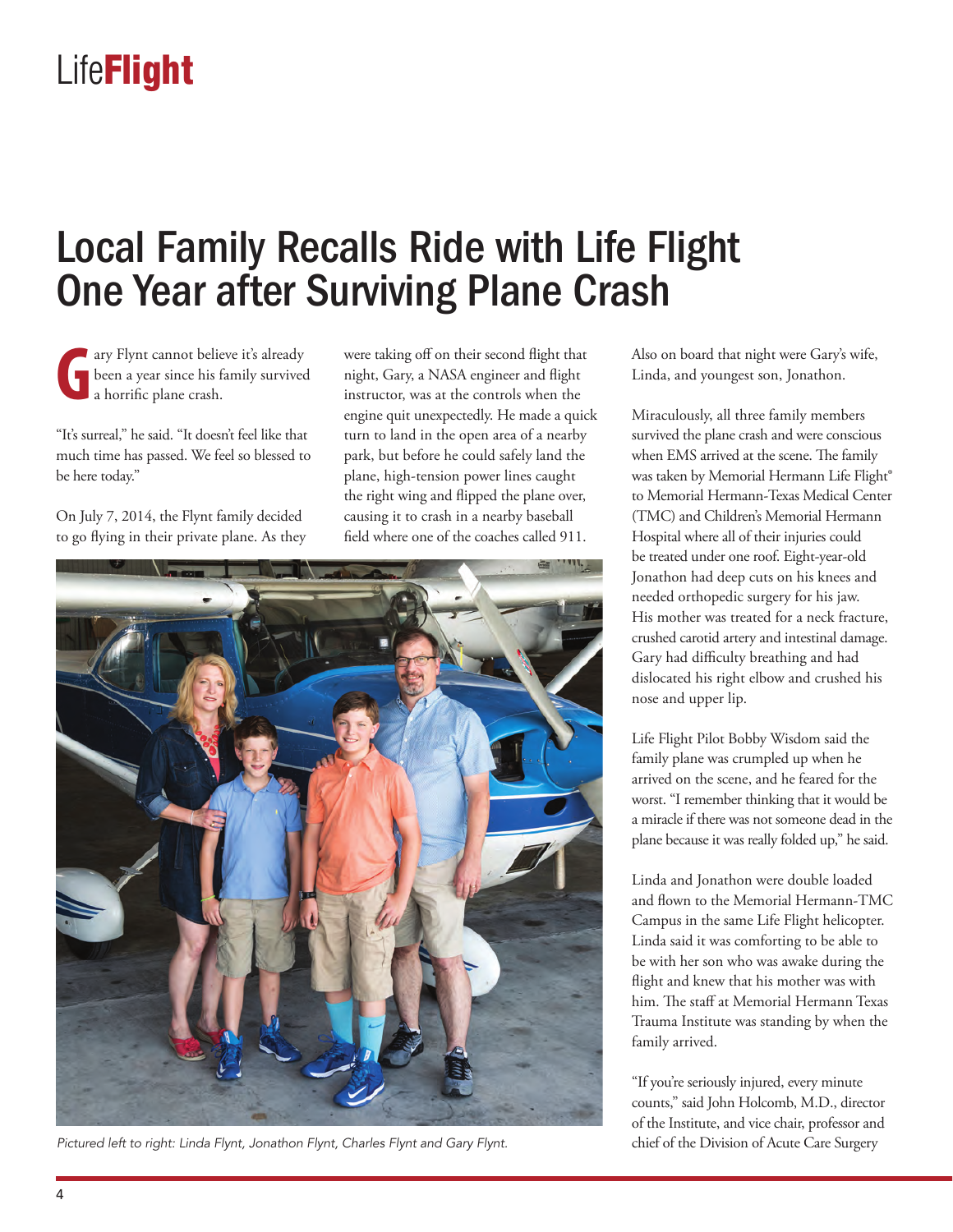at UTHealth. "As trauma surgeons, we were ready and waiting when the patients arrived. Their injuries included broken bones, contusions and bruises all over their bodies from head to toe."

Linda remembers how hard it was to see her son suffering with a fractured jaw and severely injured knee. "He couldn't walk," she said. "I couldn't make him better. It was so hard to see."

Alfred Mansour III, M.D., a UTHealth pediatric orthopedic surgeon affiliated with Children's Memorial Hermann Hospital, first met Jonathon when he was in the ICU on oxygen with monitors surrounding him. "That's when it hit me that this is an 8-year-old child, and his parents are not with him because they are also injured, and I just wanted to hug him and tell him that everything is going to be OK," said Dr. Mansour.

It meant the world to the family to all be able to recover together at the Memorial Hermann-TMC Campus.

"It was huge for us that our family had only one place to go," said Linda. "I needed to see my son. People kept telling me that

everything was OK, but a mother needs to see for herself that her child is going to be all right. When they rolled him over to my room, it was priceless."

The Flynt family received so much support from the doctors and nurses immediately following the accident but still knew they had a long way to fully recover.

"You could see the struggle between the parents' injuries and their concern for their child," said Dr. Mansour. "Just watching the whole family and extended family, it was a beautiful display of love."

When Linda looks back on her time at Memorial Hermann-TMC, the first thing that comes to mind is how comforting it was to have her family cared for all in the same place.

"Jonathon wasn't just in another part of the hospital, he was in a pediatric hospital all in itself, but it was right next door to mine, and I didn't want to be anywhere else," she said. "I am so thankful that we had the care that we did because we now have the opportunity to enjoy each other and enjoy the rest of our lives together."

While the family still has a few aches and pains from the accident, they are now back to their busy daily lives of shuttling kids to their sports and activities and spending time together as a family. Gary was back flying again approximately six weeks after the accident, and the family is looking forward to getting back up in the plane together soon.

"Jonathon looked amazingly active when I saw him last," said Dr. Mansour. "He came walking in and I asked how he was doing and his dad told me he's playing basketball and I thought 'OK, well obviously that's pretty good.'"

Linda added that the family cannot thank the doctors and nurses enough for their extraordinary care. She feels the team went above and beyond their normal duties – one nurse even brought Linda a new lotion she had recently discovered at Bed, Bath and Beyond® because she thought Linda would enjoy it.

"I'm so thankful, not just for myself, but for my son and for my husband," she said. "The staff at Memorial Hermann-TMC is part of my family now and I think of them often. We owe them our lives because they saved my family. You never forget something like that."

#### **UPCOMING EVENTS**

#### Houston ENS Cool Topics August 21, 2015

Join Memorial Hermann Life Flight® and the Texas Trauma Institute at the annual Emergency Nurses Association (ENA) Cool Topics. This year's event will be held at Memorial Hermann Memorial City Medical Center (921 Gessner) and will feature a day of education, food, fun and prizes. Visit www.houston-ena.org/cooltopics for more information and to register online.

### Texas EMS Conference

#### November 22-25, 2015

Join Memorial Hermann Life Flight® at the annual Texas EMS Conference, November 22-25, at the Kay Bailey Hutchinson Convention Center in Dallas. Learn from EMS leaders, see state-of-the-art exhibits and network with thousands of colleagues, plus choose from more than 120 lectures, workshops and pre-conference classes on a wide variety of topics. Visit www.texasemsconference.com for more information.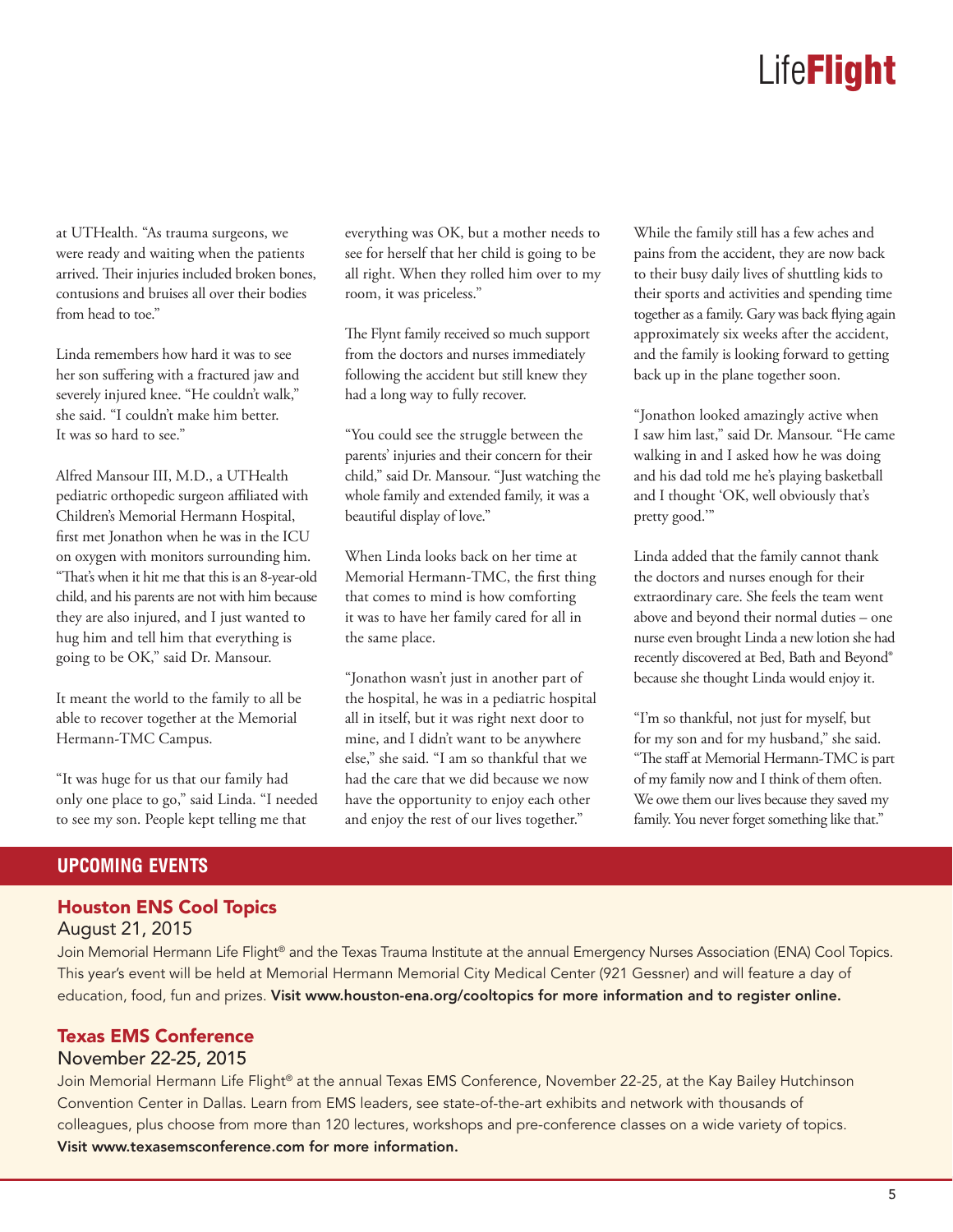### Memorial Hermann Mischer Neuroscience Institute Receives Get With The Guidelines – Stroke Gold Plus Award

**Exercise American Stroke**<br> **E** Association recognizes National<br> **EXERCISE MODEL MODEL MODEL MODEL MODEL STROKER Association recognizes National Stroke** Month. Its goal is to raise awareness of the seriousness of strokes, provide education on the symptoms of a stroke and teach ways to prevent strokes. For physicians and clinicians at Memorial Hermann-Texas Medical Center and our EMS partners, recognizing and treating strokes is a daily commitment.

The Memorial Hermann Mischer Neuroscience Institute at the Texas Medical Center recently received the Get With The Guidelines® – Stroke Gold Plus with Target: Stroke Honor Roll Elite Plus Award. The award recognizes adherence to the following criteria established by the American Heart Association/American Stroke Association:

- Achieving 85 percent or higher compliance with all seven Get With The Guidelines – Stroke Achievement Measures for two or more consecutive years;
- Achieving 75 percent or higher compliance

with five or more Get With The Guidelines – Stroke Quality Measures for one or more consecutive years;

• And achieving door-toneedle times of 60 minutes or less in at least 75 percent of applicable acute ischemic stroke patients AND achieving door-to-needle times of 45 minutes or less in at least 50 percent of applicable acute ischemic stroke patients.

The Get With The Guidelines award joins a long list of the Institute's accolades recognizing its commitment to quality outcomes and high-level patient care, including:

- The first Stroke Center in Houston and one of the first dedicated stroke programs in the world.
- The first and only stroke program in Texas to meet The Joint Commission's



rigorous standards for the highly coveted Comprehensive Stroke Center certification.

• Along with academic partners at UTHealth Medical School, launched the first Mobile Stroke Unit in the United States to deliver clot-busting treatment onsite within the first hour of symptom onset.

• The first facility in Houston and one of the first in the United States to test the clot-dissolving drug tPA for acute stroke.

• The first center in Houston to test and prove the efficacy of three disparate treatments for stroke prevention: carotid surgery; administration of antiplatelet drugs, including aspirin; and patent foramen ovale closure.

Thank you to EMS for being our partners in recognizing strokes and saving lives year round.

### Memorial Hermann Life Flight 1 Remembered at Texas Fallen Heroes Memorial Ride & Cook-Off

In May, friends and family members of the Life Flight 1 crew gathered at the 6th Annual Texas Fallen Heroes Memorial Ride & Cook-Off to remember crew members - Captain John Pittman, Flight Nurse Lynn Ethridge and Flight Paramedic Charles "Mac" Atteberry - who died in the line of duty on July 17, 1999. The event honored all first responders who have given their lives and benefited the Texas Line of Duty Death Task force, which serves the families and departments of fallen firefighters and first responders.

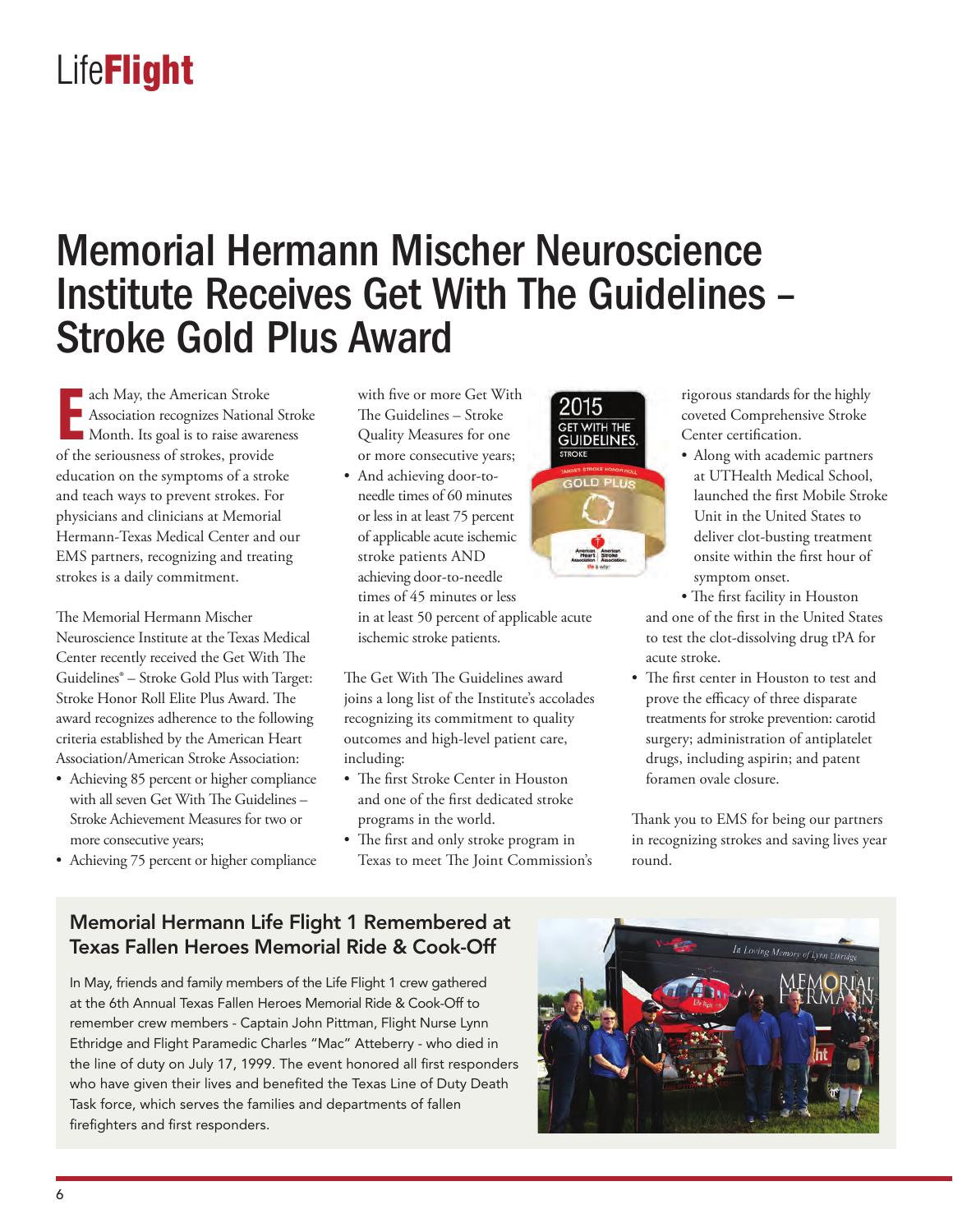### Memorial Hermann Expands Orthopedic and Spine Network with Houston Orthopedic & Spine Hospital Acquisition

Increasing access to convenient, high<br>quality and comprehensive orthoped<br>care, this spring Memorial Hermann<br>announced its acquisition of Houston ncreasing access to convenient, highquality and comprehensive orthopedic care, this spring Memorial Hermann Orthopedic & Spine Hospital (HOSH), a highly regarded surgical hospital. The acquisition of HOSH, now named Memorial Hermann Orthopedic & Spine Hospital, also included the integration of approximately 280 affiliated physicians and employees to the Memorial Hermann-Texas Medical Center (TMC) Campus.

Operating since 2006, the hospital is centrally located in Bellaire, Texas, has 64 beds and 10 operating rooms, and offers specialty services in multiple areas, including inpatient and outpatient orthopedic and spine care, sports medicine, orthopedic and neurological spine surgery, as well as total joint replacement and pain management – all of which are now licensed under Memorial Hermann-TMC.

"We are thrilled to welcome the physicians and staff at HOSH to Memorial Hermann," said Craig Cordola, regional president at Memorial Hermann. "They have established an outstanding clinical reputation within the community for their advanced specialty services. We look forward to working together as a single entity with a common vision and goal: to advance the health of the Greater Houston area and provide the very best care to our patients."

Ed Tufaro, vice president of operations for Memorial Hermann-TMC, now leads the operations and day-to-day function



of Memorial Hermann Orthopedic & Spine Hospital. A Memorial Hermann employee since 2008, Tufaro has served in a number of leadership roles at the Memorial Hermann-TMC Campus, providing operational oversight for the Transplant and Adult GI service lines, as well as the pediatric neuroscience service line, Children's Operating Room and Emergency Center operations and physician relations activities, among others.

"HOSH's dedicated employee base and strong medical staff adds tremendous value to the renowned Orthopedic service line we have built at Memorial Hermann and to the department of Orthopaedic Surgery

at UTHealth Medical School," said Tufaro. "We will remain focused on providing support to our new colleagues and affiliated physicians to help ensure a seamless transition for all HOSH patients as we expand the Orthopedic service line to better serve our growing community."

Memorial Hermann Orthopedic & Spine Hospital strengthens Memorial Hermann's already well-established and wide-reaching network of orthopedic, spine and joint replacement facilities and services, including three Memorial Hermann IRONMAN Sports Medicine Institutes and seven Memorial Hermann Joint Centers.